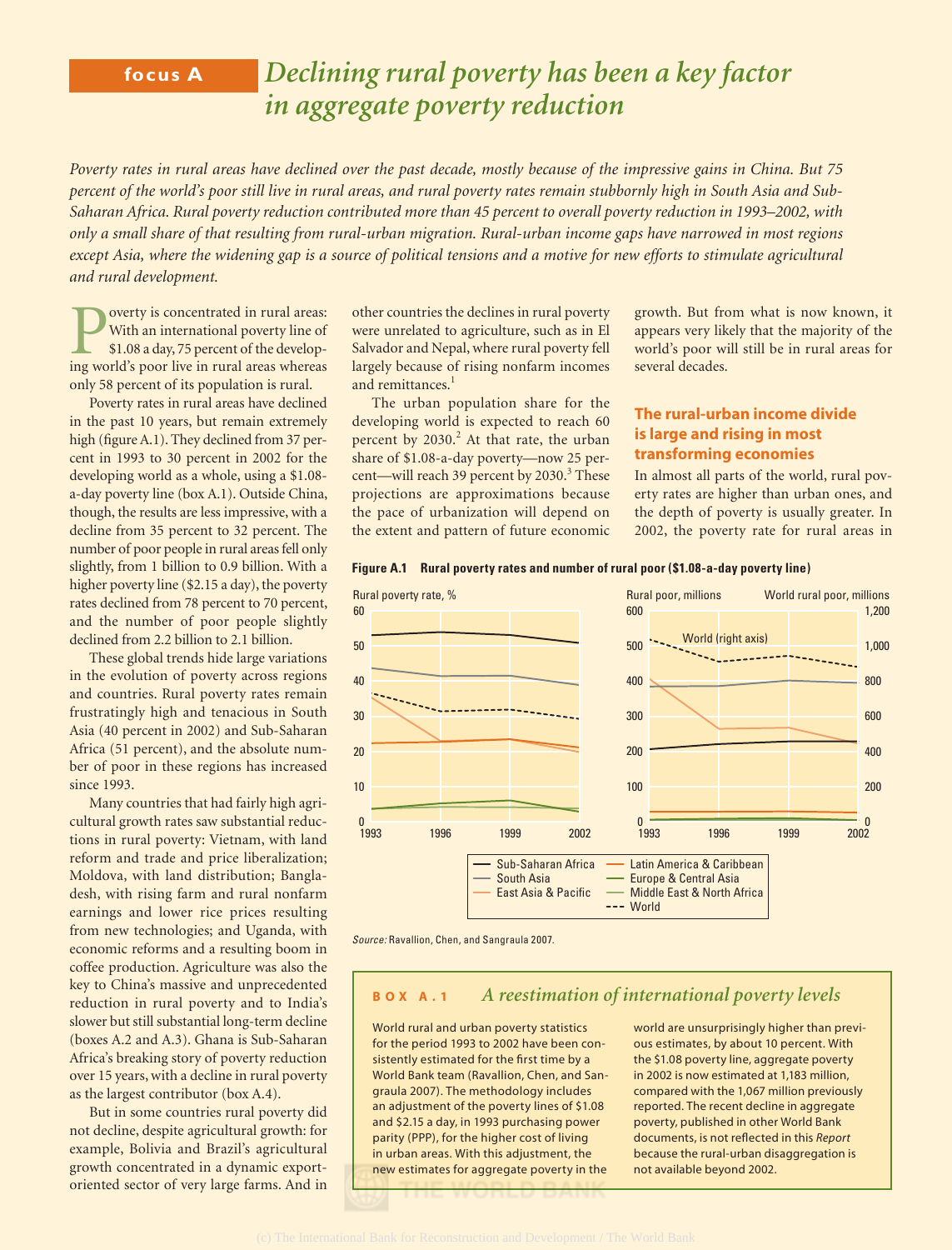# **BOX A.2** *China's unprecedented reduction in rural poverty*

China's poverty reduction in the past 25 years is unprecedented. Estimates by Ravallion and Chen (2007) indicate that poverty fell from 53 percent in 1981 to 8 percent in 2001, pulling about 500 million people out of poverty. Rural poverty fell from 76 percent in 1980 to 12 percent in 2001, accounting for three-quarters of the total. The evolution of poverty has been very uneven over time, however. The sharpest reduction was in the early 1980s, with some reversal in the late 1980s and early 1990s.

### **The role of institutional change in poverty reduction**

The sharp decline in poverty from 1981 to 1985 was spurred by agricultural reforms that started in 1978. The household responsibility system, which assigned strong user rights for individual plots of land to rural households, the increase in government procurement prices, and a partial price liberalization all had strong positive effects on incentives for individual farmers. In the initial years of the reforms agricultural production and productivity increased dramatically, in part through farmers' adoption of high-yielding hybrid rice varieties (Lin 1992). Rural incomes rose by 15 percent a year between 1978 and 1984 (Von Braun, Gulati, and Fan 2005), and the bulk of national poverty reduction between 1981 and 1985 can be attributed to this set of agrarian reforms.

The role of agricultural growth in poverty reduction remained important in subsequent years, as the reforms created the rural nonfarm sector, which provided employment and income to millions of people whose work was no longer needed on farms. The share of the rural nonfarm sector in GDP went from close to zero in 1952 to more than one-third in 2004 (Von Braun, Gulati, and Fan 2005). Considering the entire period, Ravallion and Chen (2007) concluded that growth in agriculture did more to reduce poverty than did either industry or services.

### **Rising inequalities**

Higher incomes for large parts of the population came at the cost of higher inequality. Unlike most developing countries, China has higher relative income inequality in rural areas than in urban areas (Ravallion and Chen 2007). There are also large regional and sectoral

imbalances. Restrictions on internal labor migration, industrial policies that favored China's coastal areas over the poorer inland regions, and service delivery biases that allowed the Chinese rural education and health systems to deteriorate are all examples of policies that contributed to disparities in regional and sectoral economic performances.

#### **Urban and rural poverty in China**



# **BOX A.3** *Reducing rural poverty in India*

#### **The role of technological change in poverty reduction**

In the 1960s and 1970s the introduction of semidwarf varieties of wheat and rice—in the green revolution—led to dramatic leaps in agricultural production and raised farmers' incomes, especially in northwest India. Rural poverty fell from 64 percent in 1967 to 50 percent in 1977 and to 34 percent in 1986. A large share of the gains came from an increase in real wages and a decline in grain prices. Growth in the agricultural sector reduced poverty in both urban and rural areas. This was true also of growth in services. But industrial growth did not reduce poverty. Land reform, rural credit, and education policies also played a role in the 1970s and 1980s, even if these programs might have cost some economic growth.

Beginning in 1991 India instituted sweeping macroeconomic and trade reforms that spurred impressive growth in manufacturing and especially in services. Poverty data for 2004, comparable to the 1993 figures, show a continuing decline in poverty rates.

#### **Diverging patterns and a mixed picture of rural welfare**

Although there is a consistent poverty-reducing pattern across almost all Indian states, growth has been uneven. From 1980 to 2004 initially poorer states grew more slowly, resulting in income divergence in both absolute and relative terms. The rapid trade liberalization of the 1990s had sharply differentiated regional impacts. Rural districts with a higher concentration of industries hurt by liberalization had slower progress in reducing the incidence and depth of poverty because of the extremely limited mobility of labor across regions and industries.

Urban incomes and expenditures also increased faster than did rural incomes, resulting in a steady increase in the ratio of urban-to-rural mean real consumption from just below 1.4 in 1983 to about 1.7 in 2000. Even then, India had fairly low income

#### **Urban and rural poverty in India**

inequality. But despite impressive growth and poverty reduction in the 1990s, the picture of overall welfare gains is nuanced, because health outcomes have not improved. India's recent reforms, unlike China's, were not directed at agriculture. Today, there is a renewed policy focus on agriculture in India, because many believe that the full poverty reduction potential of agriculture in India has yet to be unleashed.

*Sources:* World Bank 2000b; Burgess and Pande 2005; Chaudhuri and Ravallion 2006; Von Braun, Gulati, and Fan 2005; Topalova 2005; Ravallion and Datt 1996; Datt and Ravallion 1998a.



Source: World Bank 2000b; 2007 National Sample Survey (NSS), Government of India. Note: Poverty rates based on NSS data and the official poverty line.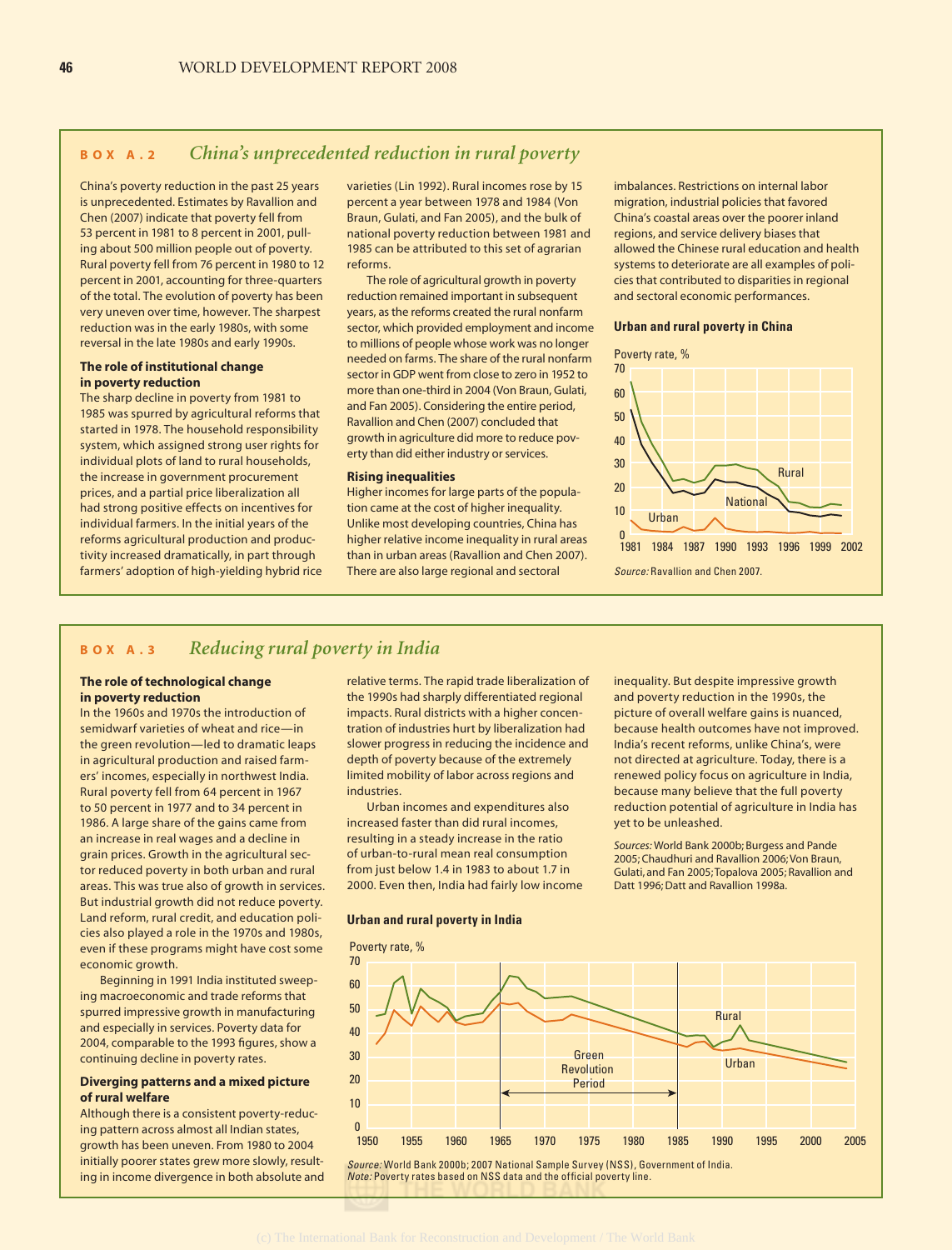# **BOX A.4** *Ghana: African success in poverty reduction*

Ghana's growth and poverty reduction over the past 15 years is Africa's new and important success story. Real GDP has grown at more than 4 percent a year since 1980 and at more than 5 percent since 2001. The poverty rate fell from 51.7 percent in 1991–92, to 39.5 in 1998–99, and 28.5 in 2005–06. Poverty fell by about 17 points in the urban areas, and by 24 in rural. If all rural-urban migrants are assumed to be poor, an estimated 59 percent of the total poverty reduction was due to declining rural poverty. But there has been an increase in inequality (the Gini coefficient rose from 0.35 to 0.39 over the 15 years), particularly at the regional level, with Accra and the forest areas experiencing more poverty reduction than has the rural savannah in the north.

Ghana's accelerated growth is a result of better economic policy and a better investment climate as well as high commodity prices. In 2001–05 agriculture outperformed the service sector, growing at 5.7 percent a year, faster than overall GDP at 5.2 percent.

Agricultural growth has been mainly due to area expansion, with yields increasing

modestly at 1 percent. Since 2001 a significant part of productivity gains has been in cocoa. Cocoa production, although accounting for only 10 percent of total crop and livestock production values, contributed about 30 percent of agricultural growth. Ghana has also enjoyed strong growth in horticulture (almost 9 percent of total exports in 2006) driven mostly by pineapples. Both cocoa and pineapples are smallholder-based, and the poverty reduction associated with recent growth appears particularly strong among cash-crop growers. Even so, the resource and export base of the economy remains narrow, and the economy highly vulnerable to external shocks.

Ghana is one of the few Sub-Saharan Africa countries to register a sustained positive growth in per capita food production and declining food prices since 1990. But there is evidence of environmental degradation and unsustainable natural resource use. Food crop and livestock production needs to intensify to sustain current rates of agricultural growth and to benefit more of the population. Rising

#### **Urban and rural poverty in Ghana**



Source: Coulombe and Wodon 2007.

total factor and labor productivity and growing fertilizer use over the past 10 years are positive indicators of such a process.

*Sources:* Bogetic and others 2007; Coulombe and Wodon 2007; Jackson and Acharya 2007.

developing countries (30 percent) was more than twice that for urban areas (13 percent), using the \$1.08-a-day poverty line.<sup>4</sup> Though the gap has been closing in many parts of the world, it has opened dramatically in East Asia and remained stable in South Asia.

Differences in income between rural and urban areas illustrate the rural-urban disparity problem. In a sample of almost 70 countries, the median urban income (consumption) is at least 80 percent higher than rural income in half the countries. Differences have been increasing in many countries. This increase is most notable in rapidly transforming Asia (figure A.2). In India, rural and urban incomes were fairly similar in 1951, but the gap has since widened substantially (box A.3). In China, the gap between rural and urban incomes narrowed in the early reform years, when rapid agricultural growth drove overall economic growth, but it has since opened again (box A.2). $5$ 

#### **Figure A.2 The urban-rural income disparity has increased in most of the transforming countries**

Ratio of urban to rural median income



# **Why the poverty decline in rural areas—rural development or migration?**

Higher urban incomes have pulled ruralurban migration flows. But to what extent are observed reductions in rural poverty caused by migration or by a genuine decline in poverty among the nonmigrants who stay in rural areas? The answer depends on the pattern of migration.

If migration is poverty-neutral—that is, the poor and nonpoor migrate at the same rate—the genuine decline in poverty of rural residents is equal to the observed decline in the rural poverty rate. But if the nonpoor are more likely to migrate—as documented for many countries—the reduction in poverty among nonmigrants is higher than the observed decline in poverty. If all migrants are assumed to be poor, that sets a lower bound for the genuine reduction of poverty in rural areas. $<sup>6</sup>$ </sup>

If all those who migrate are poor, 81 percent of the reduction in rural poverty (6.9 percentage points of an 8.5 percentage point reduction) is still due to reduction of poverty among rural residents, not to migration (table A.1). Indeed, almost all the decline in South Asia and East Asia is because of a genuine decline in poverty in rural areas. Even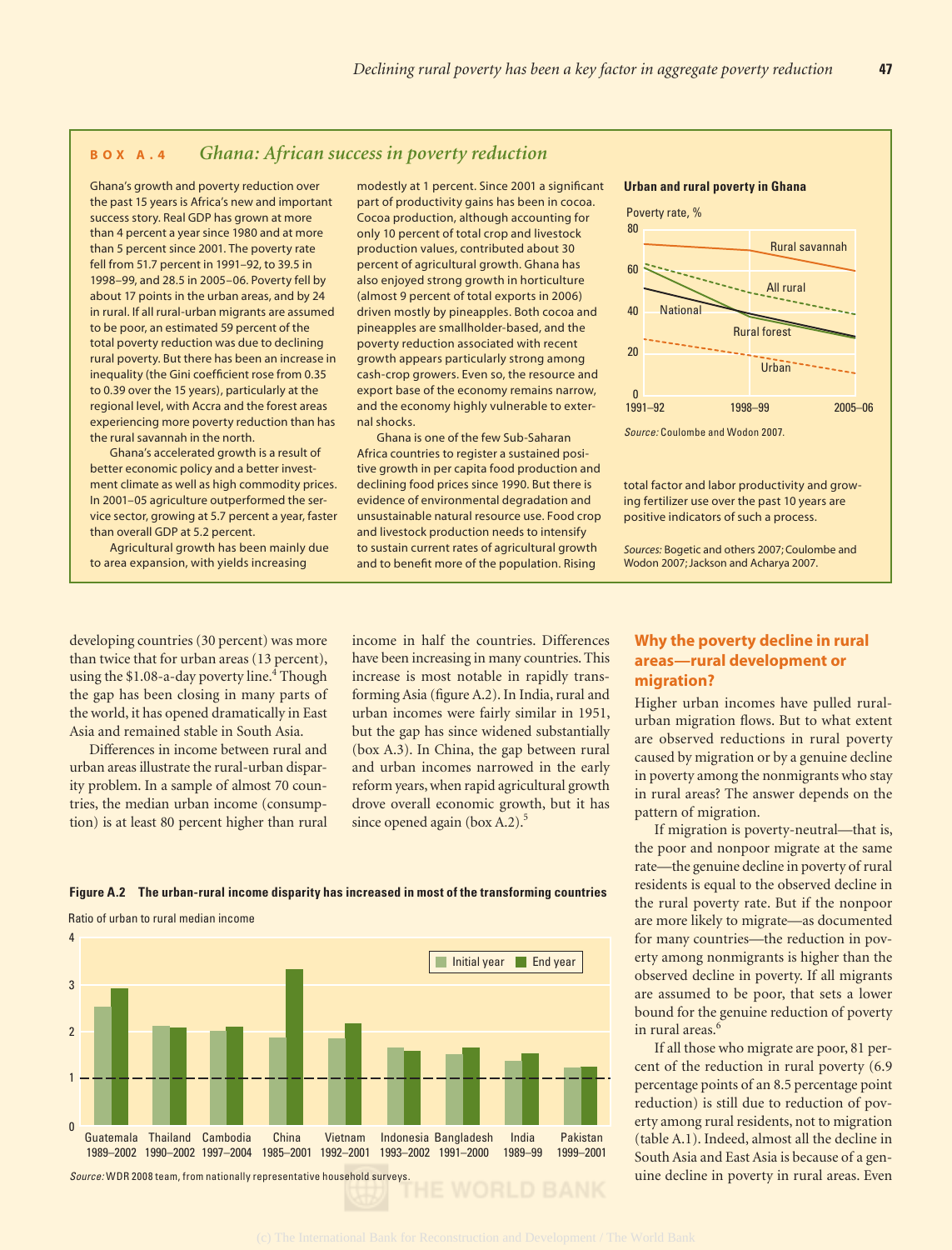**Table A.1 Even assuming that all migrants are poor, most poverty reduction in rural areas is due to declining poverty among rural residents**

|                                     |      | <b>Rural poverty rate</b><br>(\$2.15-a-day poverty line) |                                         | <b>Change in rural poverty rate</b><br>for nonmigrants |  |
|-------------------------------------|------|----------------------------------------------------------|-----------------------------------------|--------------------------------------------------------|--|
| <b>Region</b>                       | 1993 | 2002                                                     | <b>Poverty-</b><br>neutral<br>migration | <b>All migrants</b><br>poor                            |  |
| Sub-Saharan Africa                  | 85.2 | 82.5                                                     | $-2.8$                                  | $-1.5$                                                 |  |
| South Asia                          | 87.6 | 86.8                                                     | $-0.8$                                  | $-0.4$                                                 |  |
| India                               | 91.5 | 88.6                                                     | $-2.9$                                  | $-2.7$                                                 |  |
| <b>Fast Asia Pacific</b>            | 85.1 | 63.2                                                     | $-21.9$                                 | $-20.0$                                                |  |
| China                               | 88.6 | 65.1                                                     | $-23.6$                                 | $-22.1$                                                |  |
| <b>Middle East and North Africa</b> | 35.8 | 37.6                                                     | 1.9                                     | 6.1                                                    |  |
| <b>Europe and Central Asia</b>      | 19.8 | 18.7                                                     | $-1.1$                                  | $-0.3$                                                 |  |
| Latin America and Caribbean         | 47.3 | 46.4                                                     | $-0.9$                                  | 7.8                                                    |  |
| <b>Total</b>                        | 78.2 | 69.7                                                     | $-8.5$                                  | $-6.9$                                                 |  |
| Less China                          | 73.7 | 71.3                                                     | $-2.4$                                  | $-1.6$                                                 |  |

Source: WDR calculations, based on data in Ravallion, Chen, and Sangraula 2007.

Note: Poverty rates are estimated using the 1993 \$2.15-a-day poverty line.

when China is excluded from the sample, 67 percent of the reduction in rural poverty is from causes other than migration. Note, however, that this decomposition is an accounting exercise and thus does not speak to the indirect ways in which migration and urban growth contribute to rural poverty reduction (such as remittances).

# **Rural areas contribute to a large share of the decline in national poverty**

What, then, is the contribution of rural poverty reduction to overall poverty reduction? There are two ways to decompose aggregate change in poverty between 1993 and 2002

into the rural contribution, the urban contribution, and a population shift component  $(table A.2).<sup>7</sup>$  In the first decomposition, the rural contribution is the reduction in the rural poverty rate applied to the rural population in 2002. The urban contribution is the reduction in the urban poverty rate applied to the 2002 urban population (the urban population of 1993 plus the migrants). And the rural-urban migration contribution is the poverty reduction corresponding to the transition of migrants from the rural to the urban poverty rate.

A second specification assumes that all migrants are poor. By attributing maximum contribution of migration to the reduction of poverty in rural areas, this decomposition gives a lower bound for the genuine reduction of aggregate poverty achieved in rural areas.

A lower bound for the contribution of the rural sector to the decline in overall poverty is 45 percent, and a more likely contribution is more than 55 percent (table A.2). Outside China, the contribution of rural areas is likely to be 80 percent (certainly not less than 52 percent), and in Sub-Saharan Africa more than 80 percent. Rural development is thus essential to reduce poverty and achieve the Millennium Development Goal of halving the aggregate poverty rate.

# **Within-country heterogeneity: less favored areas and poverty**

Beyond the rural-urban income divide, within-country heterogeneity in poverty across rural areas is a significant concern in many countries. It is commonly stated that agricultural and rural investments should be directed to less favored areas because poor people are concentrated there. Others dispute this.<sup>8</sup> Recent advances in geographic information systems provide new opportunities to answer basic questions about the spatial distribution of rural poverty in relation to agriculture. Methods to estimate welfare at the level of small communities, often referred to as "poverty mapping," provide basic information on the location of the poor. This information can be overlaid with geographic information on agroecological conditions and market access, such as reported in chapter 2.

|  | Table A.2 Contribution of the rural sector to the aggregate poverty change |  |
|--|----------------------------------------------------------------------------|--|
|  |                                                                            |  |

|                                     | <b>Aggregate poverty rate</b><br>(\$2.15-a-day poverty line) |      |                     | <b>Contribution of rural sector</b><br>to aggregate poverty change |                   |
|-------------------------------------|--------------------------------------------------------------|------|---------------------|--------------------------------------------------------------------|-------------------|
| <b>Region</b>                       | 1993                                                         | 2002 | change<br>1993-2002 | <b>Poverty-neutral</b><br>migration                                | All migrants poor |
| Sub-Saharan Africa                  | 79.8                                                         | 77.5 | $-2.2$              | 81.1                                                               | 44.6              |
| South Asia                          | 85.1                                                         | 83.4 | $-1.7$              | 32.8                                                               | 17.4              |
| India                               | 89.1                                                         | 85.6 | $-3.5$              | 60.7                                                               | 56.0              |
| <b>East Asia Pacific</b>            | 70.6                                                         | 45.6 | $-25.0$             | 53.4                                                               | 48.8              |
| China                               | 72.8                                                         | 44.6 | $-28.3$             | 52.0                                                               | 48.8              |
| <b>Middle East and North Africa</b> | 23.5                                                         | 23.5 | 0.1                 | n.a.                                                               | n.a.              |
| <b>Europe and Central Asia</b>      | 16.6                                                         | 13.6 | $-3.0$              | 14.1                                                               | 3.5               |
| Latin America and Caribbean         | 29.6                                                         | 31.7 | 2.1                 | $-10.3$                                                            | 88.1              |
| <b>Total</b>                        | 63.3                                                         | 54.4 | $-8.8$              | 55.5                                                               | 45.1              |
| Less China                          | 59.6                                                         | 57.9 | $-1.8$              | 78.8                                                               | 52.4              |

Source: WDR calculations, based on data in Ravallion, Chen, and Sangraula 2007.

Note: Poverty rates are estimated using the 1993 \$2.15-a-day poverty line.

 $n.a. = not applicable.$